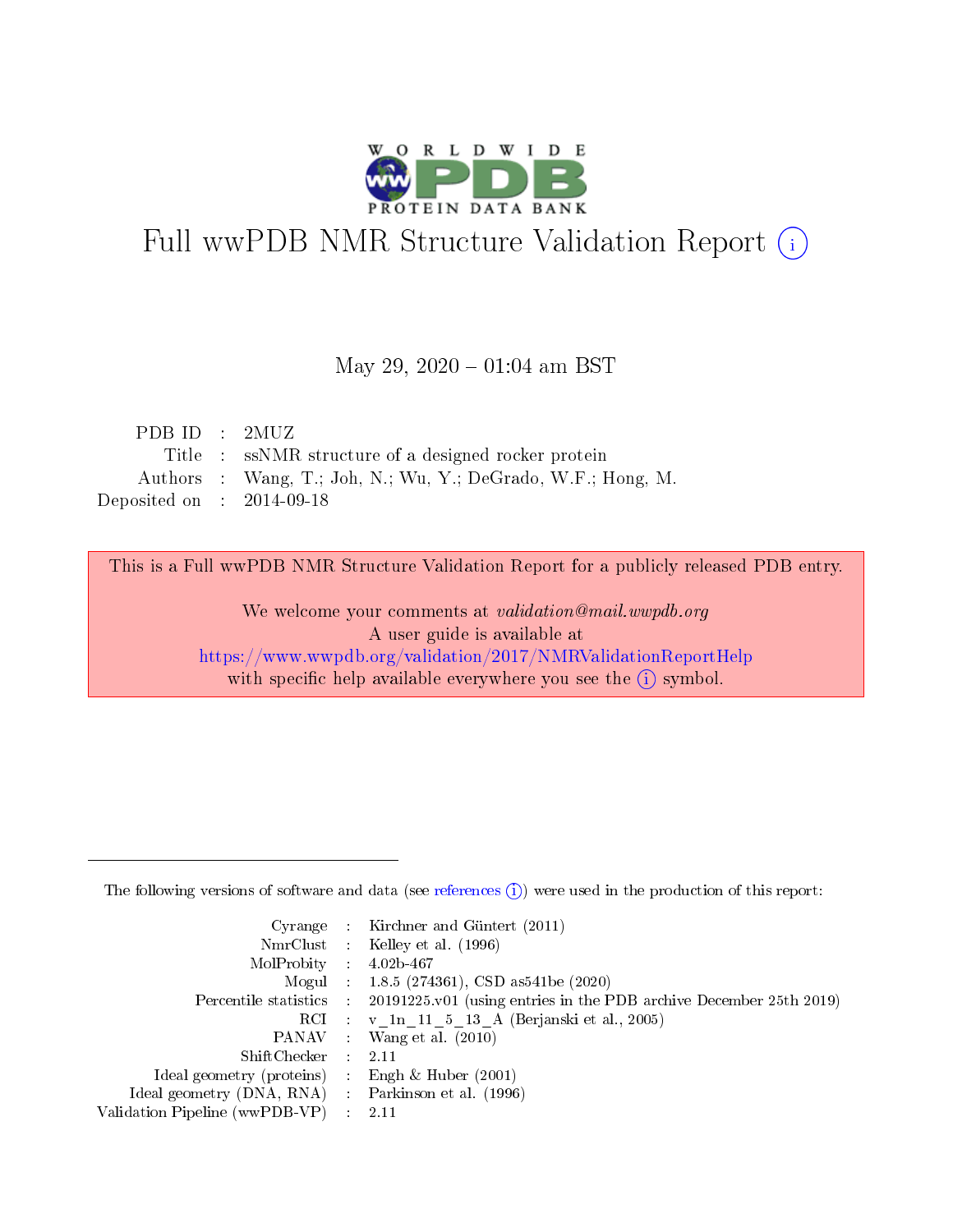## 1 [O](https://www.wwpdb.org/validation/2017/NMRValidationReportHelp#overall_quality)verall quality at a glance  $(i)$

The following experimental techniques were used to determine the structure: SOLUTION NMR

The overall completeness of chemical shifts assignment was not calculated.

Percentile scores (ranging between 0-100) for global validation metrics of the entry are shown in the following graphic. The table shows the number of entries on which the scores are based.

| $M$ otrio             | Whole archive                                                                               | NMR archive   |
|-----------------------|---------------------------------------------------------------------------------------------|---------------|
|                       | Percentile relative to all structures<br><b>I</b> Percentile relative to all NMR structures |               |
| Worse                 |                                                                                             | <b>Better</b> |
| Ramachandran outliers |                                                                                             | υ             |
| Clashscore            |                                                                                             | 10            |
| Metric                | <b>Percentile Ranks</b>                                                                     | Value         |

| Metric.               | Whole archive<br>$(\#\text{Entries})$ | NMR archive<br>$(\#Entries)$ |  |  |
|-----------------------|---------------------------------------|------------------------------|--|--|
| Clashscore            | 158937                                | 12864                        |  |  |
| Ramachandran outliers | 154571                                | 11451                        |  |  |

The table below summarises the geometric issues observed across the polymeric chains and their fit to the experimental data. The red, orange, yellow and green segments indicate the fraction of residues that contain outliers for  $>=$  3, 2, 1 and 0 types of geometric quality criteria. A cyan segment indicates the fraction of residues that are not part of the well-defined cores, and a grey segment represents the fraction of residues that are not modelled. The numeric value for each fraction is indicated below the corresponding segment, with a dot representing fractions  $\langle=5\%$ 

| Mol | Chain | Length | Quality of chain |     |
|-----|-------|--------|------------------|-----|
|     | А     | 26     | 85%              | 15% |
|     | R     | 26     | 100%             |     |
|     |       | 26     | 85%              | 15% |
|     |       | 26     | 100%             |     |

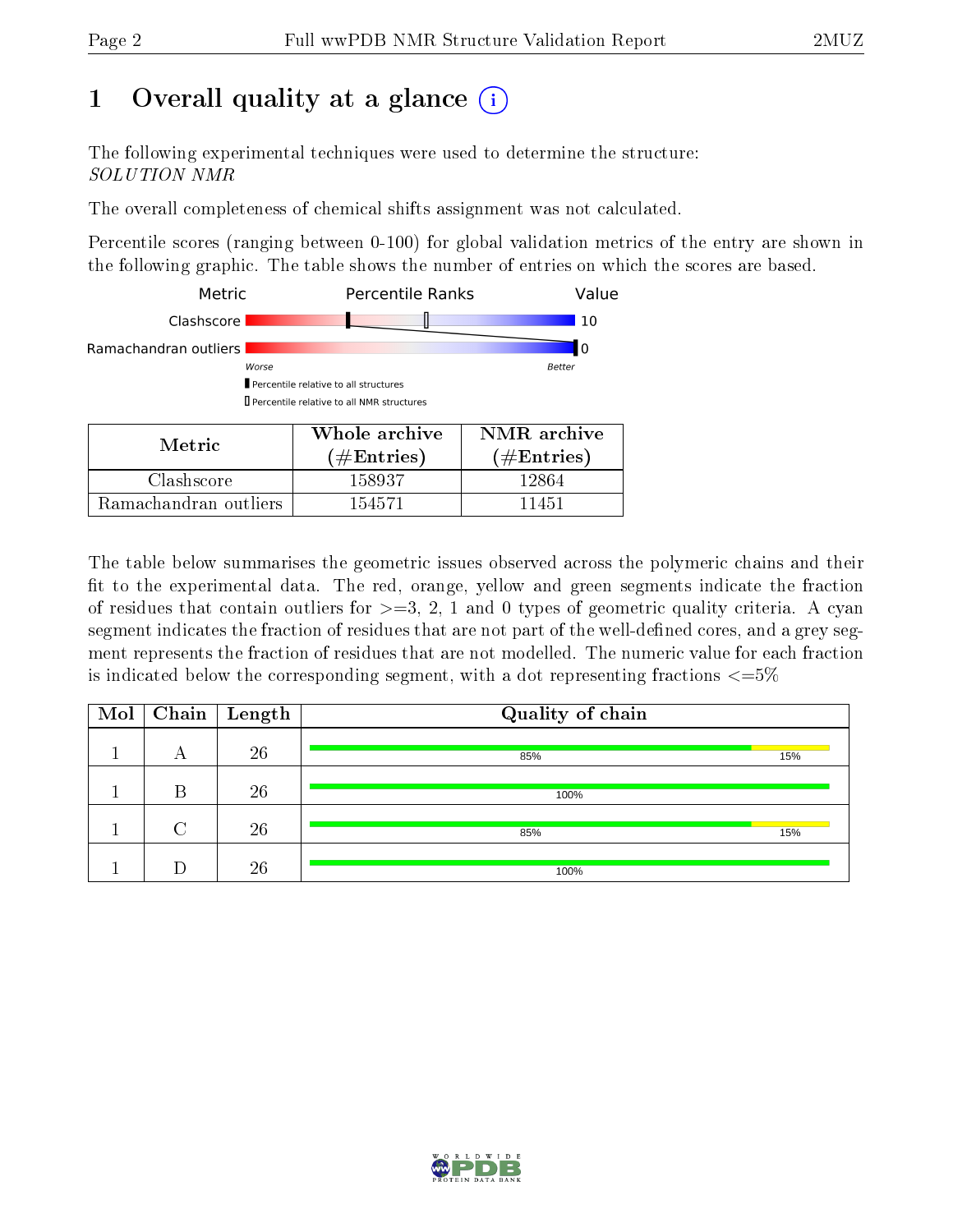## 2 Ensemble composition and analysis  $(i)$

This entry contains 1 models. Identification of well-defined residues and clustering analysis are not possible.

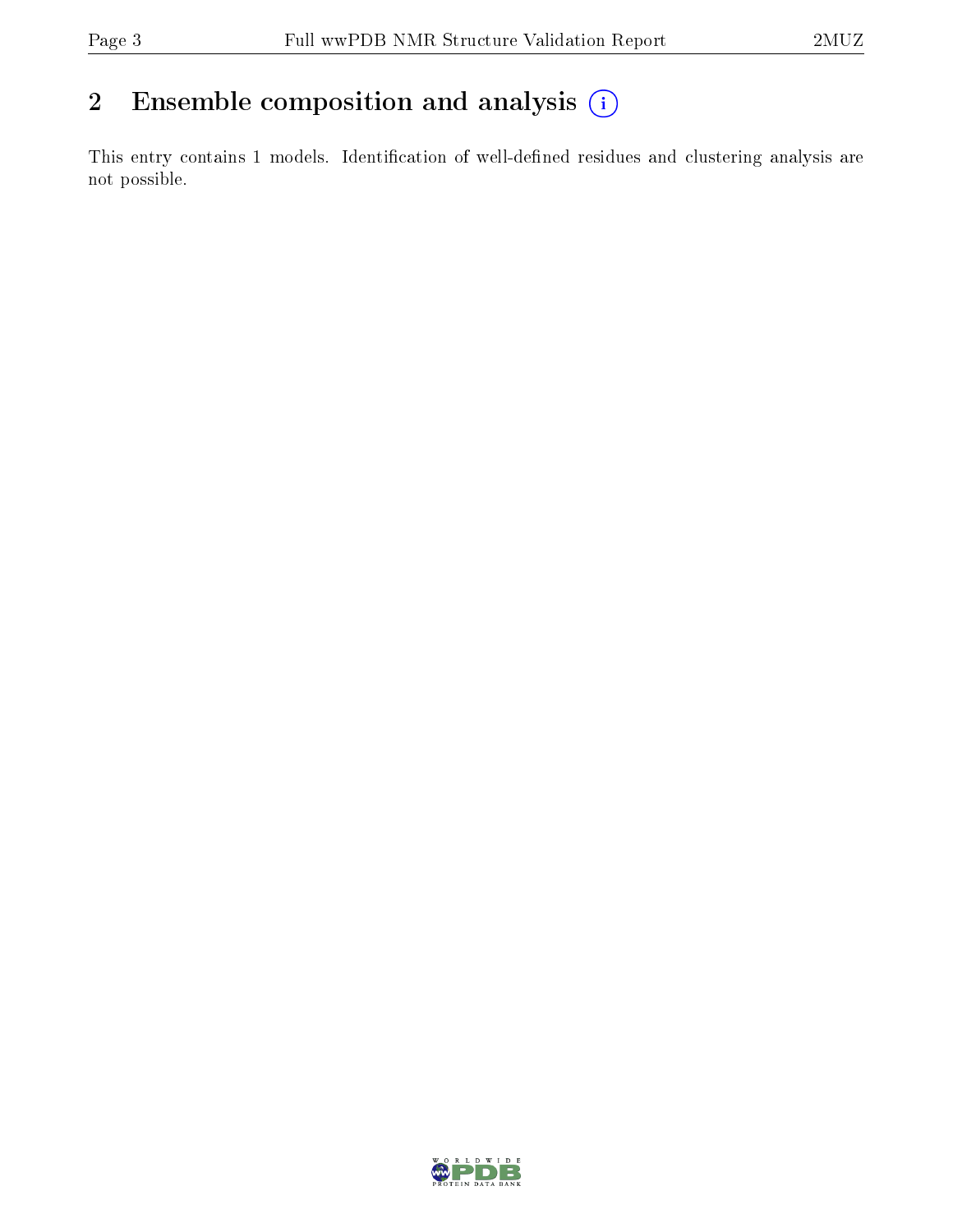## 3 Entry composition (i)

There is only 1 type of molecule in this entry. The entry contains 464 atoms, of which 0 are hydrogens and 0 are deuteriums.

Molecule 1 is a protein called designed rocker protein.

| $\text{Mol}$ |   | Chain   Residues |       |                | $\rm{Atoms}$   |     |     | $\operatorname{Trace}$ |  |
|--------------|---|------------------|-------|----------------|----------------|-----|-----|------------------------|--|
|              |   |                  | Total | <sup>C</sup>   | $\mathbf{F}$   | N   |     |                        |  |
|              |   | 26               | 116   | 63             | 2 <sup>1</sup> | 26  | -25 |                        |  |
|              |   | 26               | Total | $\mathcal{C}$  | $\overline{F}$ | N   |     |                        |  |
|              |   |                  | 116   | 63             | $\sim$ 2       | 26  | -25 |                        |  |
|              | C | 26               | Total | $\mathcal{C}$  | $\mathbf{F}$   | N   |     |                        |  |
|              |   | 116              | 63    | $\overline{2}$ | 26             | -25 |     |                        |  |
|              |   | 26               | Total | $\mathcal{C}$  | $\mathbf{F}$   |     |     |                        |  |
|              |   |                  | 116   | 63             | $2^{\circ}$    | 26  | 25  |                        |  |

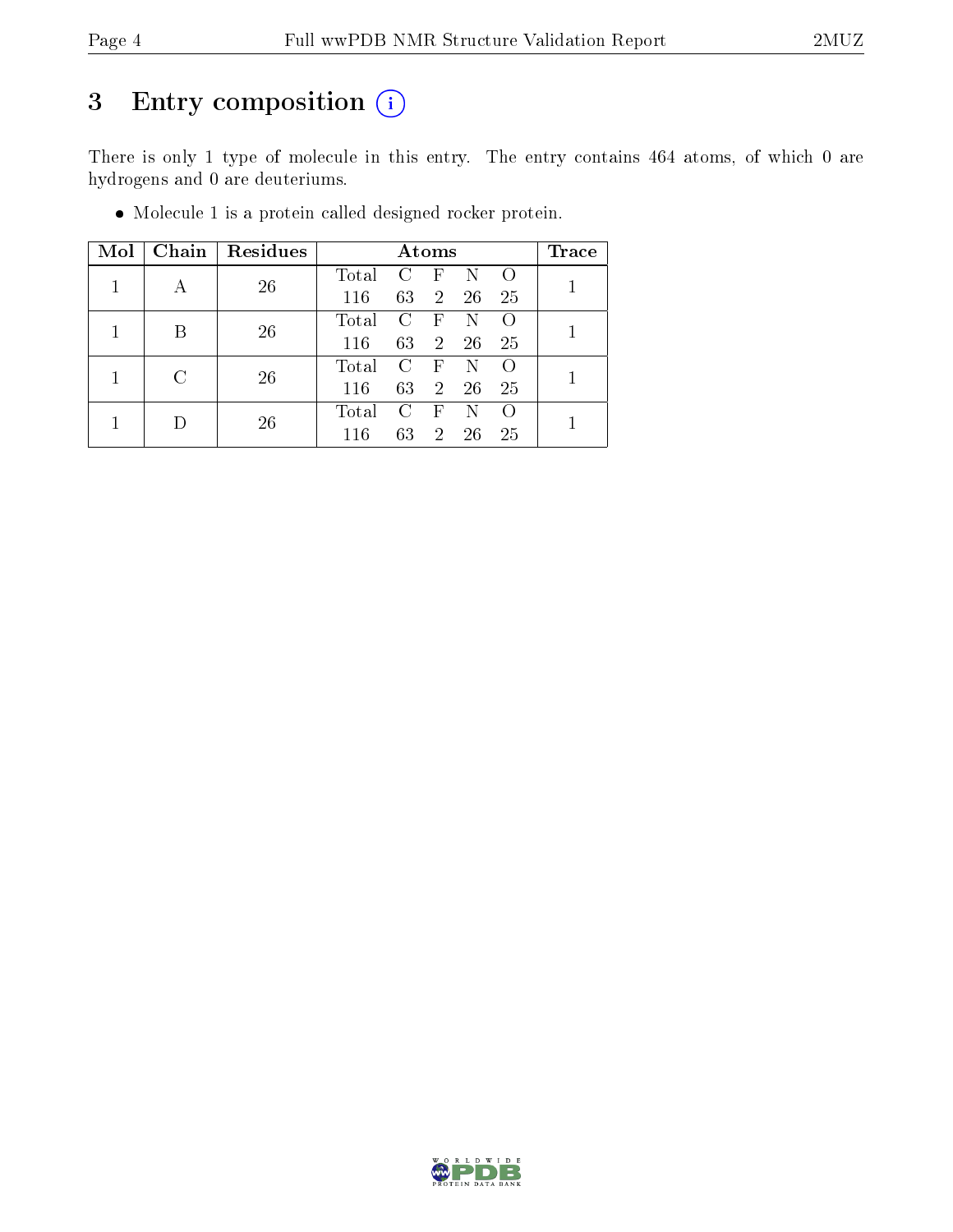## 4 Residue-property plots  $\binom{1}{1}$

These plots are provided for all protein, RNA and DNA chains in the entry. The first graphic is the same as shown in the summary in section 1 of this report. The second graphic shows the sequence where residues are colour-coded according to the number of geometric quality criteria for which they contain at least one outlier: green  $= 0$ , yellow  $= 1$ , orange  $= 2$  and red  $= 3$  or more. Stretches of 2 or more consecutive residues without any outliers are shown as green connectors. Residues which are classified as ill-defined in the NMR ensemble, are shown in cyan with an underline colour-coded according to the previous scheme. Residues which were present in the experimental sample, but not modelled in the final structure are shown in grey.

• Molecule 1: designed rocker protein

| Chain A:                                     | 85%  | 15% |
|----------------------------------------------|------|-----|
|                                              |      |     |
| • Molecule 1: designed rocker protein        |      |     |
| Chain B:                                     | 100% |     |
| There are no outlier residues in this chain. |      |     |
| • Molecule 1: designed rocker protein        |      |     |
| Chain C:                                     | 85%  | 15% |
| 2238                                         |      |     |
| • Molecule 1: designed rocker protein        |      |     |
| Chain D:                                     | 100% |     |

There are no outlier residues in this chain.

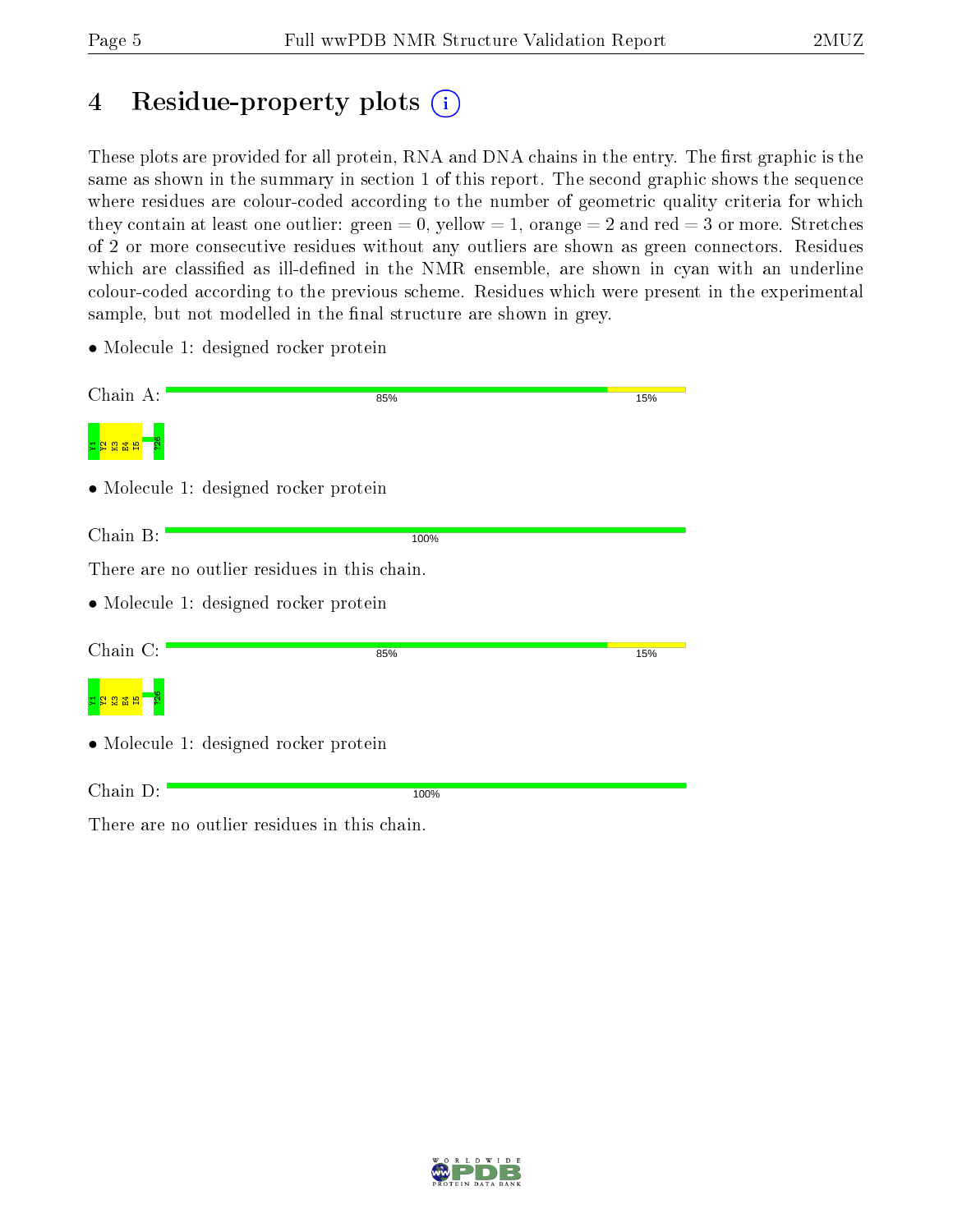### 5 Refinement protocol and experimental data overview  $\binom{1}{k}$

The models were refined using the following method: Torsion angles ajustments using Chimera and Pymol, CODEX data fitting by Matlab...

Of the 1 calculated structures, 1 were deposited, based on the following criterion: structures with the least restraint violations.

The following table shows the software used for structure solution, optimisation and refinement.

| $\vert$ Software name $\vert$ Classification $\vert$ Version |            |  |
|--------------------------------------------------------------|------------|--|
| Matlab                                                       | refinement |  |

The following table shows chemical shift validation statistics as aggregates over all chemical shift files. Detailed validation can be found in section [7](#page-9-0) of this report.

| Chemical shift file(s)                       | input cs.cif |
|----------------------------------------------|--------------|
| Number of chemical shift lists               |              |
| Total number of shifts                       |              |
| Number of shifts mapped to atoms             |              |
| Number of unparsed shifts                    |              |
| Number of shifts with mapping errors         |              |
| Number of shifts with mapping warnings       |              |
| Assignment completeness (well-defined parts) |              |

No validations of the models with respect to experimental NMR restraints is performed at this time.

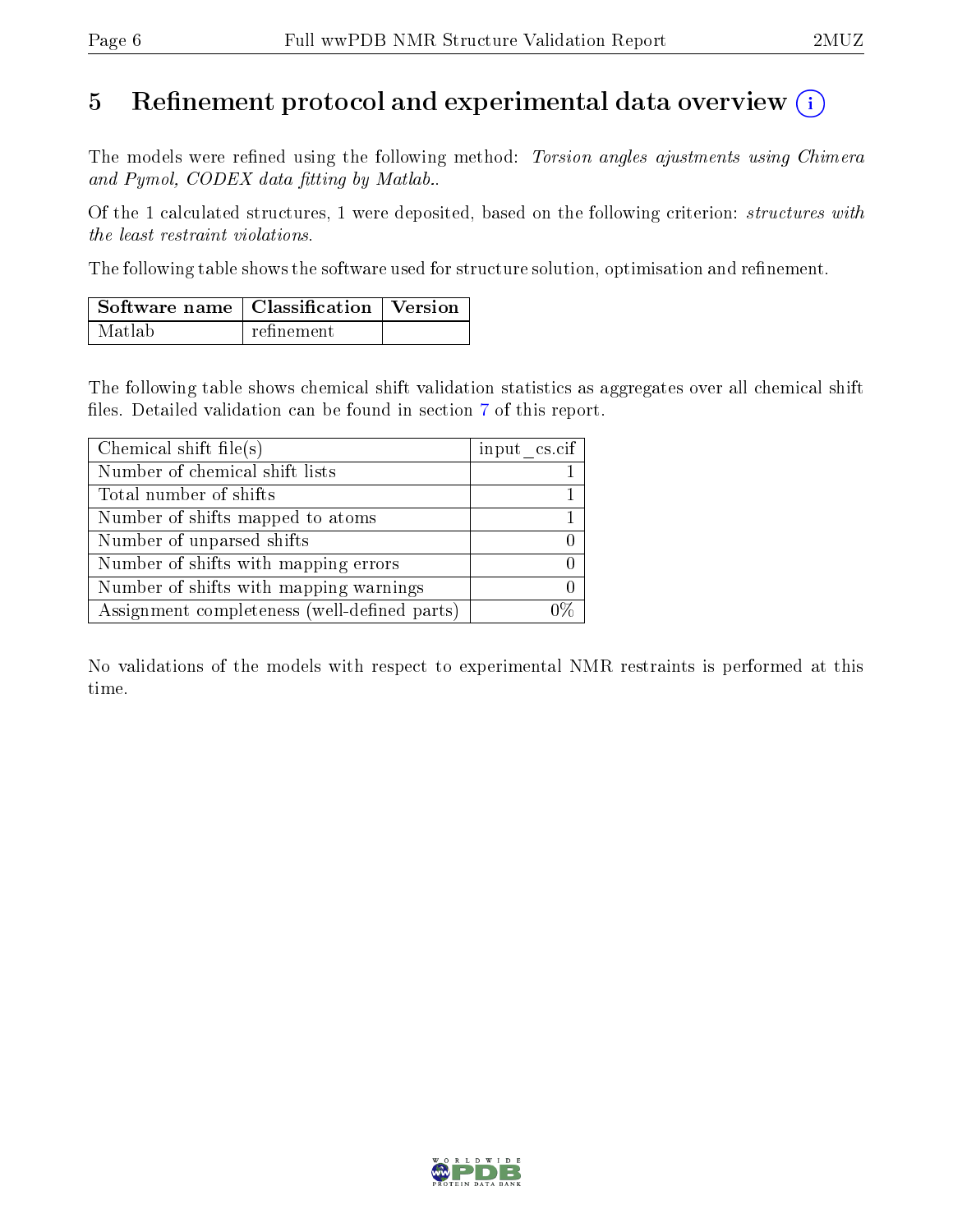## 6 Model quality  $(i)$

### 6.1 Standard geometry  $(i)$

Bond lengths and bond angles in the following residue types are not validated in this section: PFF, NH2

There are no covalent bond-length or bond-angle outliers.

There are no bond-length outliers.

There are no bond-angle outliers.

There are no chirality outliers.

There are no planarity outliers.

#### 6.2 Too-close contacts  $(i)$

In the following table, the Non-H and H(model) columns list the number of non-hydrogen atoms and hydrogen atoms in each chain respectively. The H(added) column lists the number of hydrogen atoms added and optimized by MolProbity. The Clashes column lists the number of clashes averaged over the ensemble.

| Mol |  | Chain   Non-H   H(model)   H(added)   Clashes |  |
|-----|--|-----------------------------------------------|--|
|     |  |                                               |  |
|     |  |                                               |  |
|     |  |                                               |  |

The all-atom clashscore is defined as the number of clashes found per 1000 atoms (including hydrogen atoms). The all-atom clashscore for this structure is 10.

All clashes are listed below, sorted by their clash magnitude.

| Atom-1          | Atom-2          | $Clash(\AA)$ | Distance(A) |
|-----------------|-----------------|--------------|-------------|
| 1:C:2:TYR:O     | 1: C: 5: ILE: N | 0.63         | 2.32        |
| 1: A: 2: TYR: O | 1: A: 5: ILE: N | 0.62         | 2.32        |
| 1: A:2:TYR:O    | 1: A:3: LYS:C   | 0.42         | 2.56        |
| 1:C:2:TYR:O     | 1:C:3:LYS:C     | 0.41         | 2.56        |
| 1:C:2:TYR:O     | 1:C:4:GLU:N     | 0.41         | 2.54        |
| 1: A:2: TYR:O   | 1: A:4: GLU:N   | በ 41         | 2.54        |

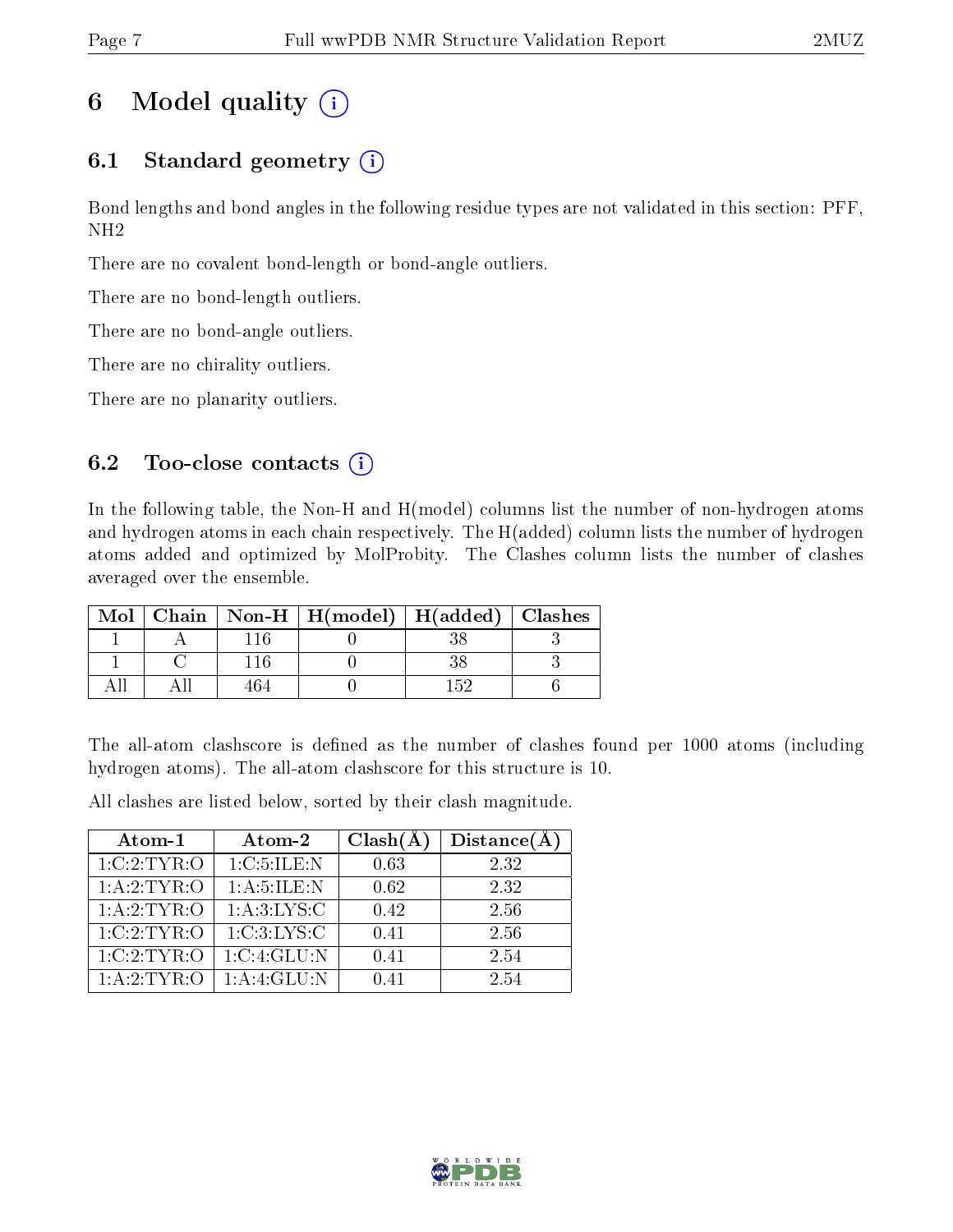### 6.3 Torsion angles (i)

#### 6.3.1 Protein backbone  $(i)$

In the following table, the Percentiles column shows the percent Ramachandran outliers of the chain as a percentile score with respect to all PDB entries followed by that with respect to all NMR entries. The Analysed column shows the number of residues for which the backbone conformation was analysed and the total number of residues.

| Mol | Chain   | Analysed       | Favoured   | Allowed  | Outliers |     | Percentiles |
|-----|---------|----------------|------------|----------|----------|-----|-------------|
|     | А       | $23/26$ (88%)  | $22(96\%)$ | $1(4\%)$ | $0(0\%)$ | 100 | 100         |
|     | B       | $23/26$ (88%)  | $22(96\%)$ | $1(4\%)$ | $0(0\%)$ | 100 | 100         |
|     | $\rm C$ | $23/26$ (88%)  | 22 (96%)   | $1(4\%)$ | $0(0\%)$ | 100 | 100         |
|     | D       | $23/26$ (88%)  | $22(96\%)$ | $1(4\%)$ | $0(0\%)$ | 100 | 100         |
| All | All     | $92/104(88\%)$ | 88 (96%)   | $4(4\%)$ | $0(0\%)$ | 100 | 100         |

There are no Ramachandran outliers.

#### 6.3.2 Protein sidechains  $(i)$

In the following table, the Percentiles column shows the percent sidechain outliers of the chain as a percentile score with respect to all PDB entries followed by that with respect to all NMR entries. The Analysed column shows the number of residues for which the sidechain conformation was analysed and the total number of residues.

|  |  | Mol   Chain   Analysed   Rotameric   Outliers   Percentiles |
|--|--|-------------------------------------------------------------|
|  |  |                                                             |
|  |  |                                                             |
|  |  |                                                             |
|  |  |                                                             |
|  |  |                                                             |

There are no protein residues with a non-rotameric sidechain to report.

#### 6.3.3 RNA  $(i)$

There are no RNA molecules in this entry. MODRES-GEOMETRY INFOmissingINFO

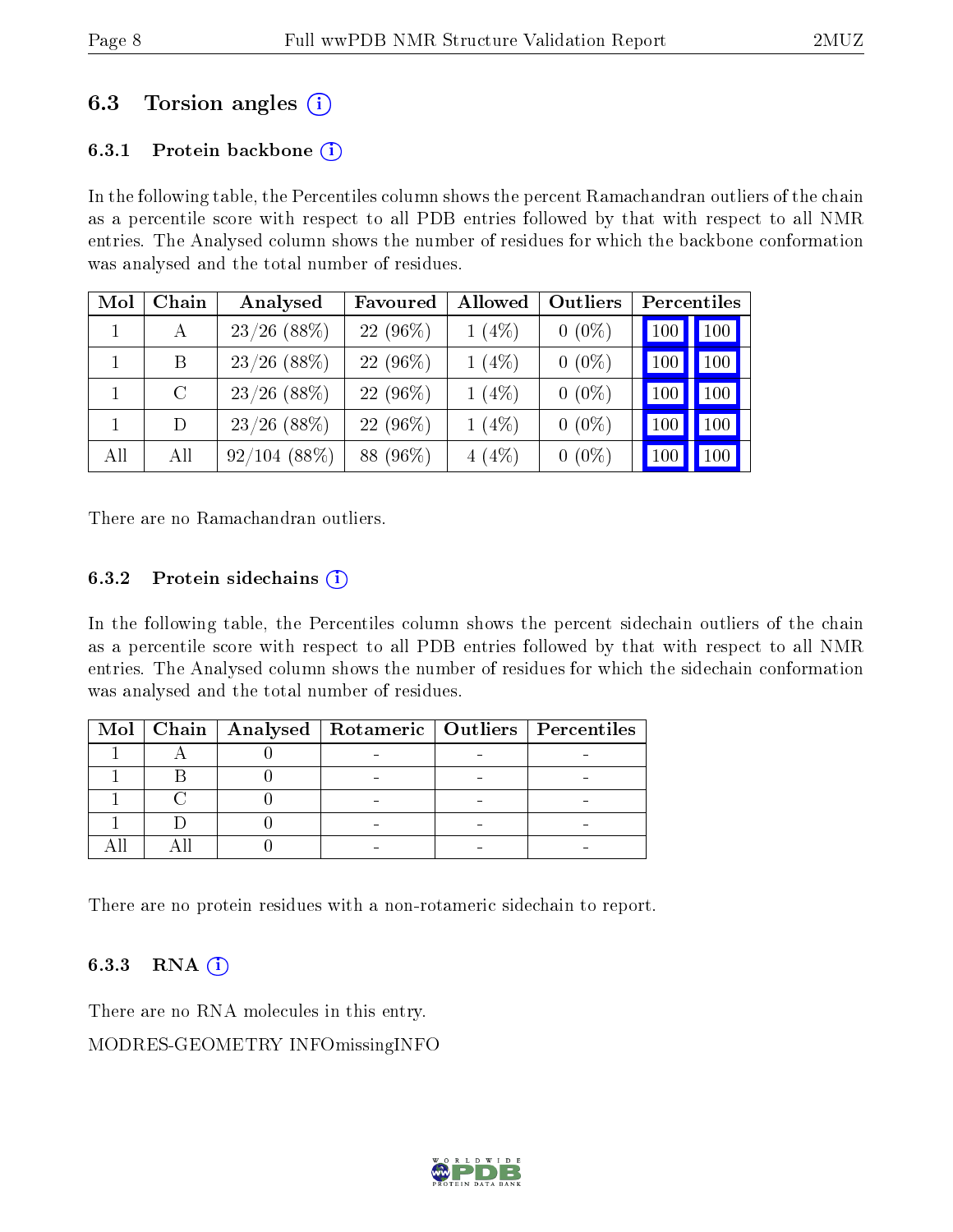#### 6.4 Carbohydrates  $(i)$

There are no carbohydrates in this entry.

### 6.5 Ligand geometry  $(i)$

There are no ligands in this entry.

#### 6.6 [O](https://www.wwpdb.org/validation/2017/NMRValidationReportHelp#nonstandard_residues_and_ligands)ther polymers  $(i)$

There are no such molecules in this entry.

#### 6.7 Polymer linkage issues  $(i)$

There are no chain breaks in this entry.

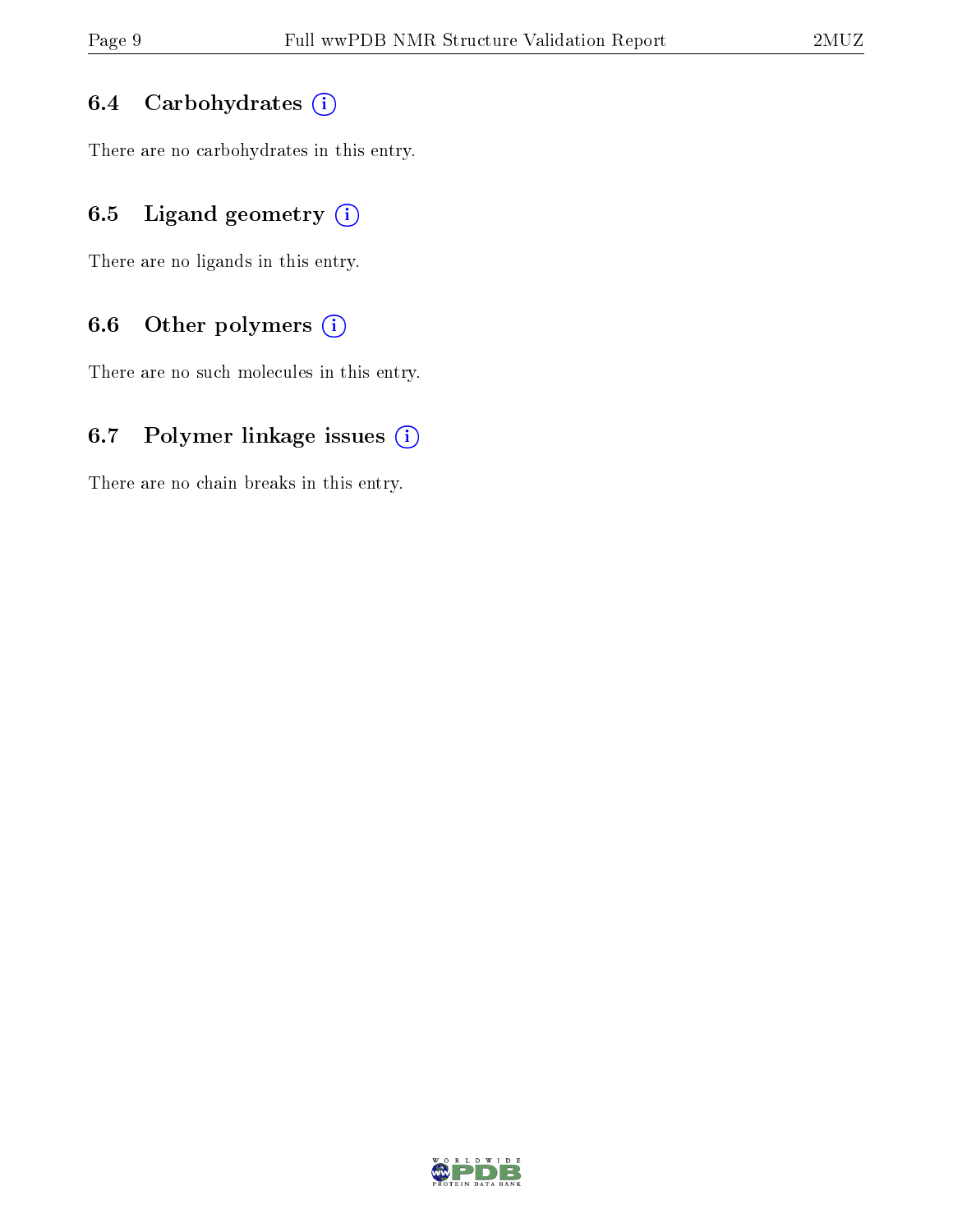## <span id="page-9-0"></span>7 Chemical shift validation  $\left( \begin{array}{c} \overline{1} \end{array} \right)$

The completeness of assignment taking into account all chemical shift lists is  $0\%$  for the well-defined parts and 0% for the entire structure.

### 7.1 Chemical shift list 1

File name: input\_cs.cif

Chemical shift list name: assigned chem shift list 1

#### 7.1.1 Bookkeeping  $(i)$

The following table shows the results of parsing the chemical shift list and reports the number of nuclei with statistically unusual chemical shifts.

| Total number of shifts                  |  |
|-----------------------------------------|--|
| Number of shifts mapped to atoms        |  |
| Number of unparsed shifts               |  |
| Number of shifts with mapping errors    |  |
| Number of shifts with mapping warnings  |  |
| Number of shift outliers (ShiftChecker) |  |

#### 7.1.2 Chemical shift referencing  $\hat{I}$

No chemical shift referencing corrections were calculated (not enough data).

#### 7.1.3 Completeness of resonance assignments  $(i)$

The following table shows the completeness of the chemical shift assignments for the well-defined regions of the structure. The overall completeness is  $0\%$ , i.e. 0 atoms were assigned a chemical shift out of a possible 1224. 0 out of 20 assigned methyl groups (LEU and VAL) were assigned stereospecifically.

|           | Total         | $\perp$ H    | $^{13}$ C    | 15N         |
|-----------|---------------|--------------|--------------|-------------|
| Backbone  | $0/480(0\%)$  | $0/192(0\%)$ | $0/192(0\%)$ | $0/96(0\%)$ |
| Sidechain | $0/556(0\%)$  | $0/324(0\%)$ | $0/216(0\%)$ | $0/16(0\%)$ |
| Aromatic  | $0/188(0\%)$  | $0/100(0\%)$ | $0/88(0\%)$  | $0/0$ (-%)  |
| Overall   | $0/1224(0\%)$ | $0/616(0\%)$ | $0/496(0\%)$ | 0/112(0%)   |

The following table shows the completeness of the chemical shift assignments for the full structure. The overall completeness is 0%, i.e. 0 atoms were assigned a chemical shift out of a possible 1224. 0 out of 20 assigned methyl groups (LEU and VAL) were assigned stereospecifically.